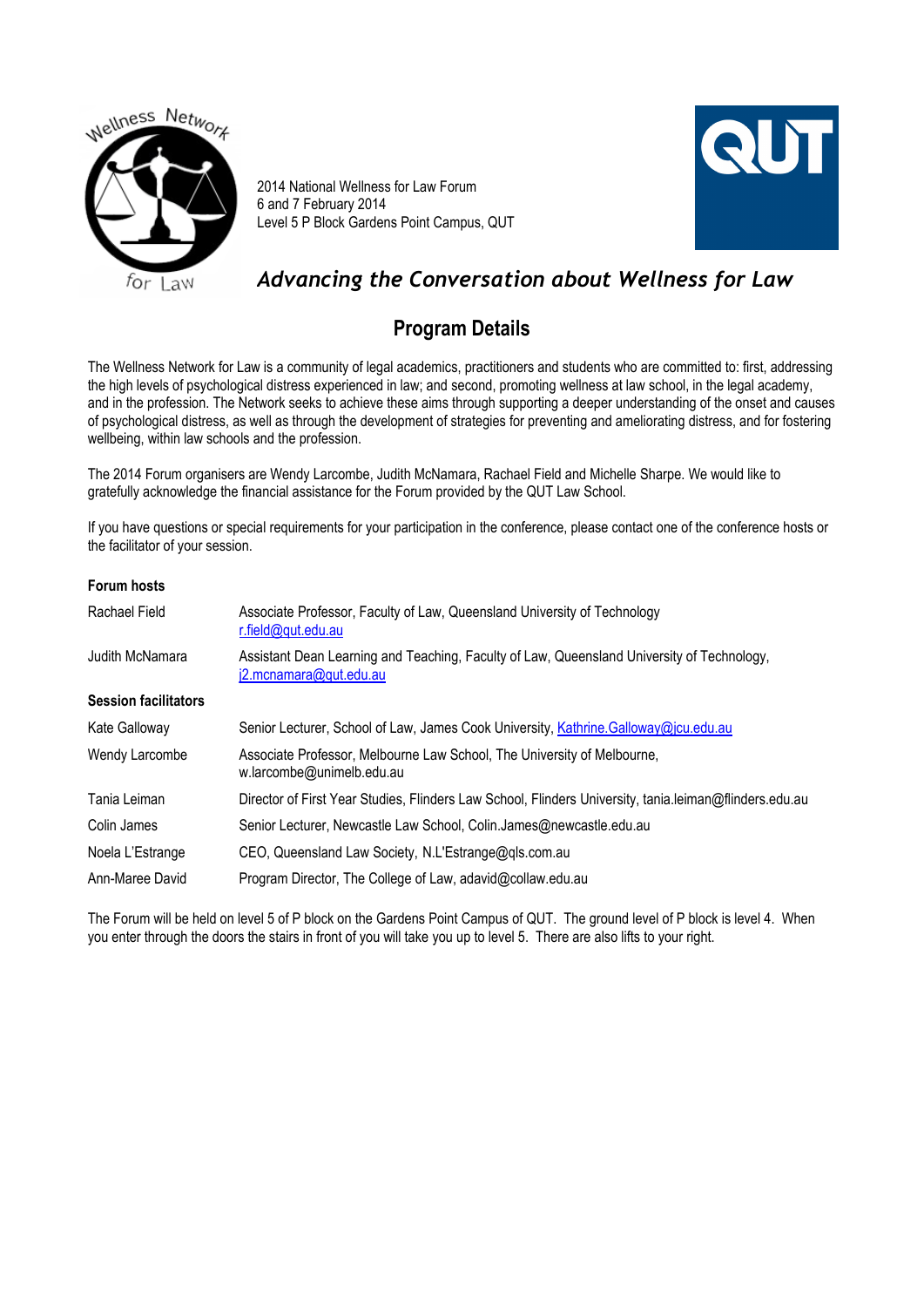# **Thursday 6 February**

## **Welcome day 1: Supporting wellness in law schools**

*Professor Rosalind Mason, Head of School of Law, QUT* 9:30 – 9.45 am, Theatre 512

## **Plenary session: The wider context for interventions to support law students' wellbeing**

*Facilitator: Rachael Field* 9:45 – 11:00 am, Theatre 512

#### **Not only law students: high levels of psychological distress in a large university sample**

*Wendy Larcombe, Associate Professor, Melbourne Law School, The University of Melbourne*

Empirical research has shown consistently that law students and lawyers report higher levels of psychological distress than general population samples. This has sparked investigation into the ways that 'thinking like a lawyer' might undermine psychological wellbeing. It has also driven calls to 'humanise' legal education and to develop pedagogical strategies that support students to stay connected with their values and intrinsic interests.

However, recent research findings from the University of Melbourne throw doubt on the assumption that high levels of psychological distress are unique to law students. Wellbeing surveys undertaken in 2013 with more than 5,000 students across six different faculties and graduate schools found that students in diverse academic programs reported levels of psychological distress similar to, and in some instances higher than, those reported by law students. This paper reports on the findings of that study and its implications for thinking about student wellbeing in legal education.

## **What works? Critically evaluating and applying psychological interventions in the legal education and practice environment**

*Stephen Tang, Lecturer and Psychologist, ANU Legal Workshop*

There is a trend in the wellness for law community to move away from identifying psychological distress and impairment to actively developing interventions which seek to prevent unwellness or promote wellbeing in students and lawyers. Many of these interventions are based on therapies and theories in clinical psychology and psychiatry. However, when applied to law school and practice settings, there is sometimes insufficient understanding about what exactly is being attempted, why, whether it is likely to work, and the risk of any potential harms or unintended effects.

As mental health and wellbeing increasingly becomes a politicised, commercialised and ideologically-driven space, legal educators must exercise all due diligence when planning, deploying and evaluating wellness-related interventions. This paper therefore presents a critical but practical overview of 'what works' in addressing prevalent psychological problems such as depression, anxiety and trauma. The paper steps through three issues:

- 1. How do the main types of psychological therapies purport to work? What do they look like in clinical practice? How have they been picked up by interventions in legal contexts?
- 2. How do we evaluate the evidence for these interventions? What are the limitations of 'evidence-based treatments'?
- 3. How should we translate clinical practice and evidence for legal educators, policy makers and researchers? Could well-intentioned interventions also reinforce existing power imbalances, pathologise normal behaviour or legitimise dysfunctional or unjust systems?

#### **11.00 – 11.30 am Morning Tea, Level 5**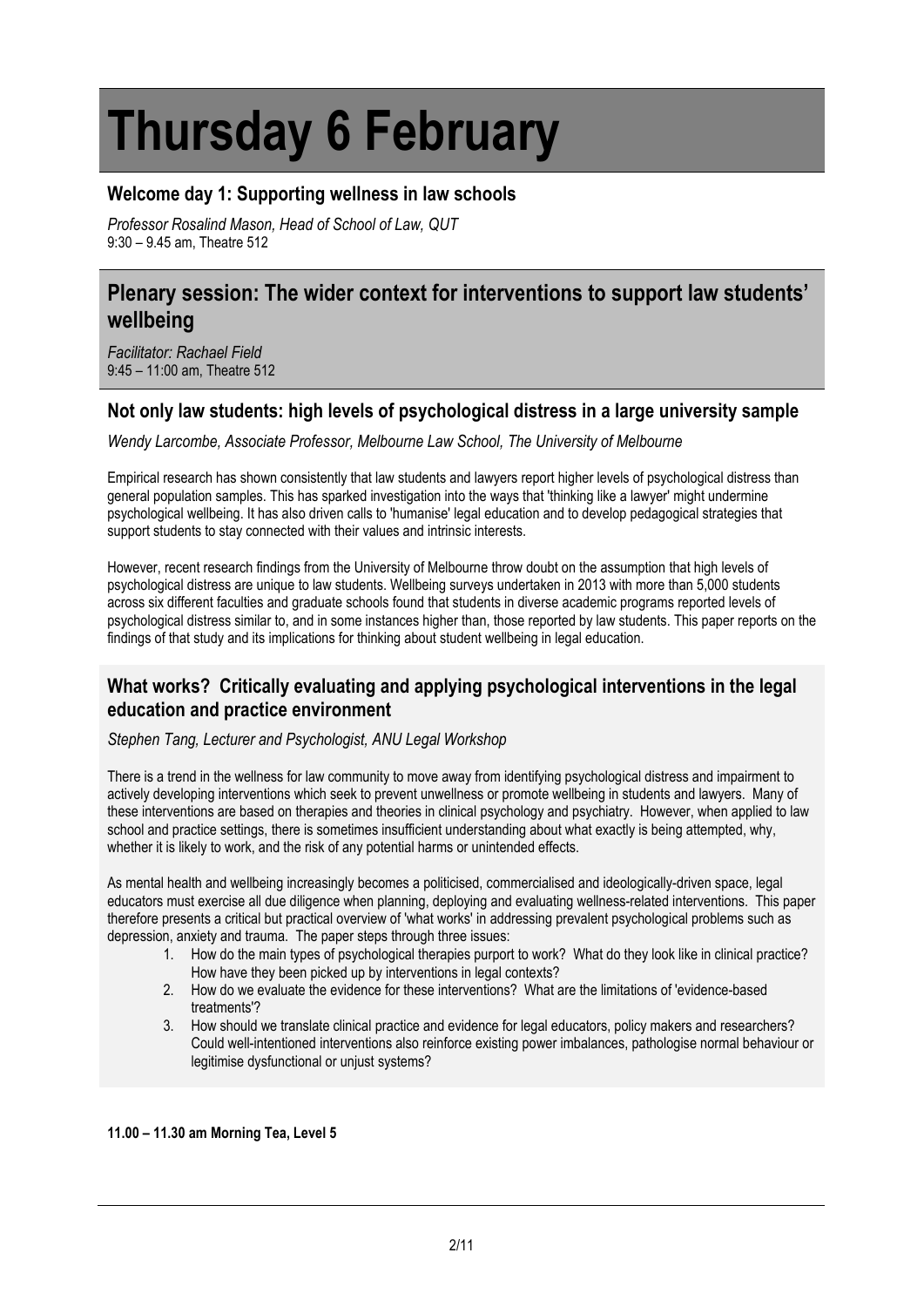## **Plenary session: Promoting wellness in law schools**

*Facilitator: Kate Galloway* 11:30 am – 1:00 pm, Theatre 512

#### **Preparing students for what's ahead: Using** *Statements of Inherent Requirements* **as a tool to encourage law students to manage their own wellbeing**

*Tania Leiman, Director of First Year Studies, Flinders Law School, Flinders University*

To successfully complete their studies, law students need to be able to demonstrate not only various discipline specific substantive learning outcomes, but also increasingly, practical legal skills and competencies. For some students, meeting these latter requirements provides particular challenges. Law Schools and legal academics must respond to these students taking into account both the legislation surrounding discrimination within the area of education, and the current higher education regulatory framework including institutional graduate attributes and the Threshold Learning Outcomes for Law.

Students with documented disabilities under the Disability Discrimination Act 1992 (Cth) [DDA] may present with Disability Access Plans [DAPs] requesting reasonable adjustments to teaching and assessment methods to take account of these challenges and to ensure that they are treated on the same basis as other students. There are however, many other students who do not provide DAPs, but nevertheless experience significant difficulties in undertaking skills components of their studies due to issues such as stress, anxiety, procrastination, concerns about participating in public speaking, concerns about participating in small group work and difficulty meeting deadlines in a timely manner.

In 2013, a Statement of Inherent or Core Course Requirements for the Bachelor of Laws and Legal Practice Degree was developed by Flinders Law School as a pilot for an institution-wide project. This presentation will explore the impact that this Statement may have in preparing students for the challenges they can expect in their law studies, and particularly in undertaking practical skills components of those studies, whether encountered within substantive topics or during work placements or during participation in a legal clinic as an enrolled student or a volunteer.

## **Lex Salus – Reconciling law and wellbeing**

*Kellie Toole, Associate Lecturer, Law School, The University of Adelaide Mark Giancaspro, Lecturer, Law School, The University of Adelaide*

The Adelaide Law School decided to try to provide students with skills to deal with stress and pressure; knowledge to see mental health danger signs in themselves and others; and tips about where to seek help for mental health issues.

The week-long launch of 'Lex Salus' in August 2013 was the beginning of a program to de-stigmatise clinical mental health issues, and reach out to students who are stressed from study, not taking care of their health, and not feeling connected to staff and other students.

The presentation will outline the Lex Salus activities undertaken so far, and discuss the feedback received from students.

## **How satisfied are Australian law students?**

*Kathryn Crossley, SurviveLaw.com Chris Paver, SurviveLaw.com* 

Law student website Survive Law ran its first Australian Law Student Satisfaction Survey in September and October 2013. More than 2,000 students took part in this national survey, which aimed to find out how satisfied Australian law students are with their law schools. The survey covered five key areas: study, teaching, careers, wellbeing and campus life and has revealed some interesting insights into the law school experience.

At the Wellness for Law Forum, we would like to share insights from the survey that have particular relevance for student wellbeing. Topics to be covered include career concerns as a major source of stress, how overwhelmed students feel about their workload, how comfortable students feel in approaching lecturers and tutors if they are not coping, the different concerns of first vs final year students and JD vs LLB students, students' reasons for skipping classes, and more.

The ALSSS was compiled by Survive Law in consultation with law students, legal academics and the Australian Council for Educational Research (ACER), which reviewed the survey instrument and Survive Law's methodology.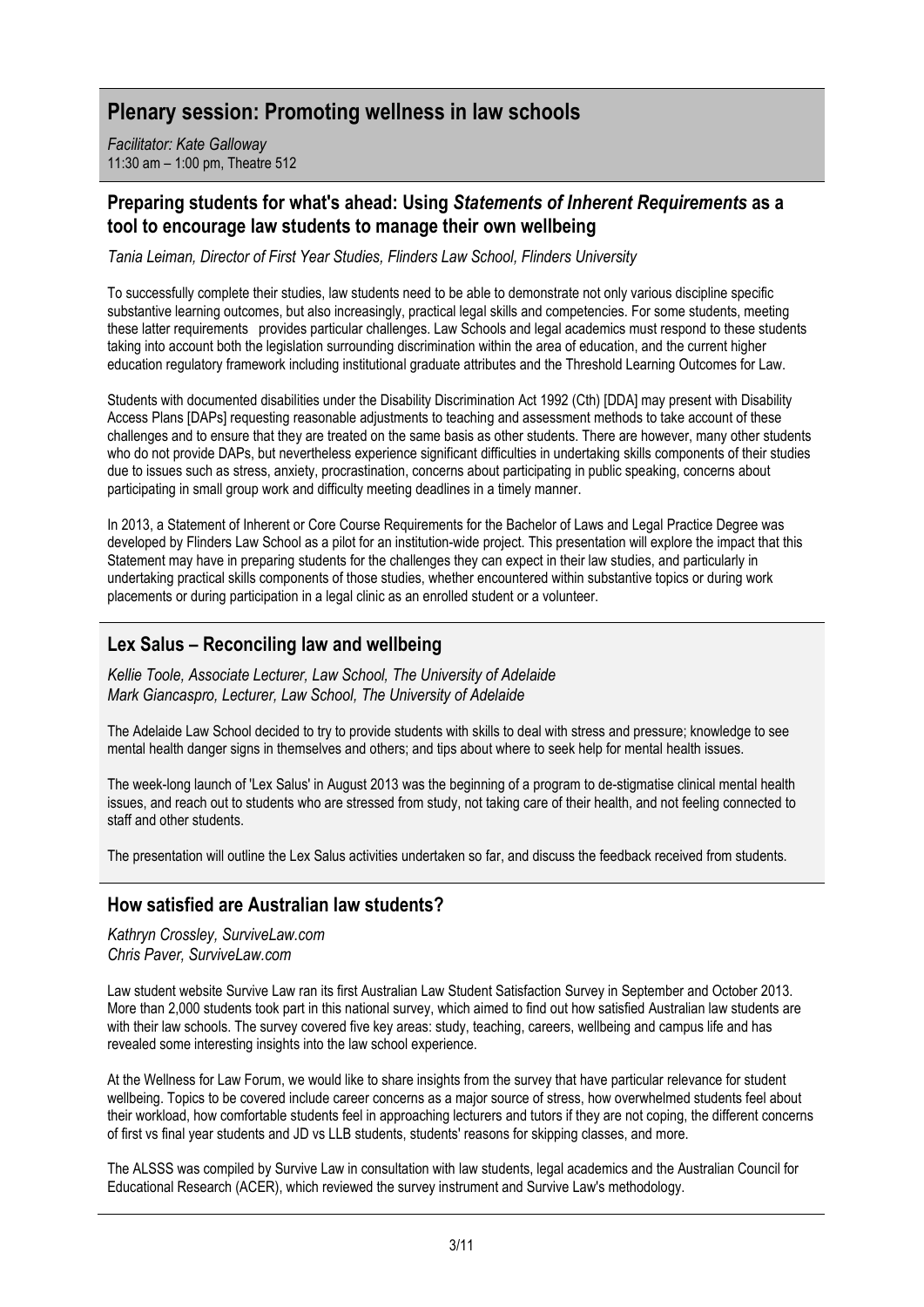About Survive Law:

Survive Law (survivelaw.com) is Australia's largest online law student community. Written by law students for law students, Survive Law provides a place for students to share their experiences, concerns and advice about study, careers, and wellbeing. A team of more than 70 law students from around the country currently contribute to the website, which on average receives more than 50,000 visitors per month.

#### **1.00 – 2.00 pm Lunch, Level 5**

## **Parallel session # 1**

2:00 pm – 3:30 pm, Room 504 (Stream A) and Room 505 (Stream B)

## **Stream 1 A: Student wellbeing and legal education**

*Facilitator: Wendy Larcombe, Room 504*

#### **Change, severity and indicators of psychological distress in PLE students – and some reasons for hope**

*Stephen Tang, Lecturer and Psychologist, ANU Legal Workshop*

This presentation provides an update on the research presented at the 2013 Wellness for Law Forum, showing low levels of psychological distress in Professional Legal Education (PLE) students at ANU Legal Workshop. Since that time, surveys have been conducted with two more cohorts of students (with more than 1500 participants in total). The data yield a consistent picture about the overall absence of elevated levels of psychological distress both at the beginning and end of a core course in the PLE program. There is no evidence, therefore, that this particular PLE environment causes psychological distress to students. The paper will illustrate these findings as well as summarise data about the key predictors of wellbeing and distress which have been identified throughout this research project. These variables include measures relevant to Self-Determination Theory, values and mindfulness, legal work experience and perceived professionalism.

#### **Class participation in law: Do demographics account for differences in students' engagement and stress levels**

# *Anna Huggins, Faculty of Law, UNSW*

*Alex Steel, Professor and Associate Dean (Education), Faculty of Law, UNSW*

Student participation in the classroom has long been regarded as an important means of increasing student engagement and enhancing learning outcomes. However, the approach to class participation common in US law schools, commonly referred to as the Socratic method, has been criticised for its negative impacts on student wellbeing. A multiplicity of American studies have identified that participating in law class discussions can be alienating, intimidating and stressful for some law students, and may be especially so for women, and students from minority backgrounds. Using data from the Law School Student Assessment Survey (LSSAS), conducted at UNSW Law School in 2012, this paper provides preliminary insights into whether assessable class participation (ACP) at an Australian law school is similarly alienating and stressful for students, including the groups identified in the American literature; in addition, we compare the responses of undergraduate Bachelor of Laws (LLB) and graduate Juris Doctor (JD) students.

The LSSAS findings indicate that most respondents recognise the potential learning and social benefits associated with class participation in legal education, but remain divided over their willingness to participate. Further, in alignment with general trends identified in American studies, LLB students, women, international students, and non-native English speakers perceive they contribute less frequently to class discussions than JD students, males, domestic students, and native English speakers, respectively. Importantly, students are more likely to be anxious about contributing to class discussions if they are LLB students (compared with their JD counterparts), and if English is not their first language (compared with native English speakers). There were no significant differences in students' self-reported anxiety levels based on the independent variable of gender, which diverges from the findings of American research.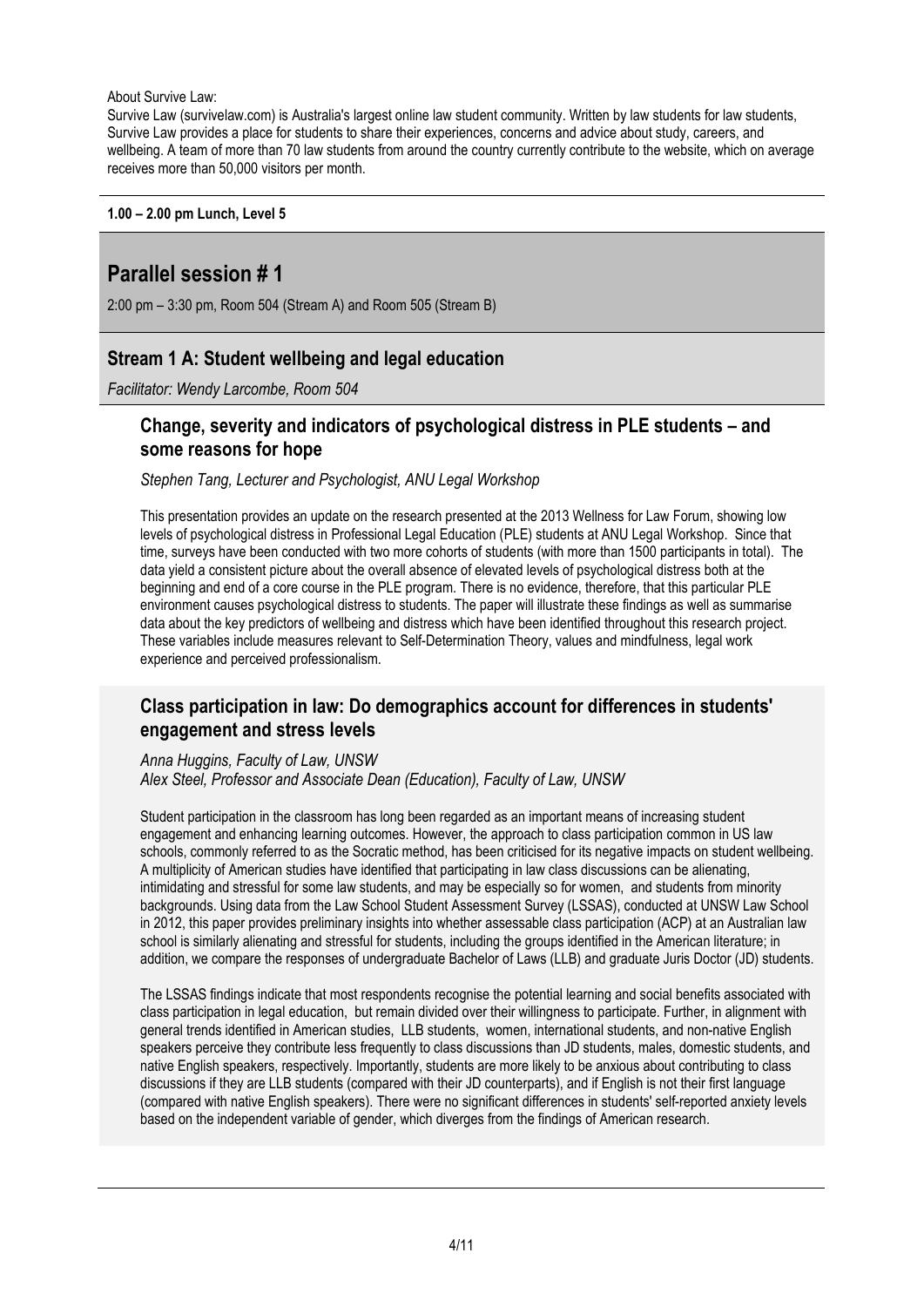#### **Lessons from the implementation of a well-being curriculum in first year law: Coals to Newcastle?**

*Kate Lindsay, University of Newcastle Law School Sher Campbell, University of Newcastle Law School Teresa Dluzewska, University of Newcastle, Health Service Dianne Kirby, University of Newcastle, Counselling Service*

There is now abundant evidence of levels of psychological distress amongst Australian law students. The challenge for legal educators is to find engaging and effective ways to support students in developing skills for reflection, resilience, mindfulness and well-being. This paper explores various dimensions of the pilot curriculum in self-management and ethics delivered to first year law students at the Newcastle Law School in 2013. The first year curriculum contained weekly seminars addressing a range of self-management and well-being topics and included teaching and practical experience of mindfulness practice. The curriculum was devised, delivered and evaluated by a team consisting of first year law teachers and clinical psychologists. What is becoming evident both anecdotally and in our feedback is that whilst Newcastle law students are very focussed on achievement, they are not necessarily well-equipped to support themselves, or knowledgeable about when to reach out to others for support in academic, social and professional contexts. It is submitted that the self-management curriculum can have an important normalising effect for law students in transition.

## **Stream 1 B: What Works: Wellness strategies**

*Facilitator: Judith McNamara, Room 505*

## **Habits for wellbeing and productivity in law**

*Colin James, Senior Lecturer, Newcastle Law School*

Most law students and lawyers have it in their power to be well, productive and happy most of the time. Such a good professional life cannot be the result of luck, or one decision, attitude, or action; it can only come from a pattern of habits that over time maximise the chances for wellbeing, high productivity and overall subjective happiness. This paper pulls together research on good habits, the behaviour most likely to improve resilience in coping with anxiety, challenge and difficulties, as well as improving our overall wellbeing, including fitness, subjective mood and cognitive performance. As educators and practitioners we can discuss and facilitate good habits in our students and colleagues, but more powerfully, we can adopt them ourselves and be the change we want to see in others.

## **Understanding the stress response – thinking like a zebra**

*Margaret Jolly, the College of Law*

Our bodies are hard wired to respond to stress in a way that was programmed into human brains thousands of years ago - to protect us from threats and danger. But what was helpful fleeing a sabre toothed tiger is not helpful in the 21st century, when our bodies perceive threats that trigger the stress response on a continual basis - and those threats include every day events such as deadlines, conflict, delayed flights, fear of failure, public speaking, negative feedback, and many more. This can lead to long term health problems, including mental health issues. This session will explain the stress response, the effect on the body and give some tips and tricks on managing that stress response, by retraining our brains and bodies.

#### **Resilient sensitivity for vital performance - how lawyers and actors may deal with traumatic material**

*Dr Mark Seton, Honorary Associate in the Department of Performance Studies at the University of Sydney*

Intriguingly, Barristers and actors share a 'famine and feast' workload, often dealing with traumatic material. They both need to work closely with others, establishing rapport and connection while maintaining a professional 'distance'. And the final judgement and consequences of their professional actions are usually beyond their control. Significantly, Barristers and actors are also both prone to vicarious trauma. A recent national survey of actors in Australia has identified that one in three professionals has difficulty in debriefing from dealing with traumatic material. I have developed a programme to help actors develop adaptability in their professional sensitivity so they can manage their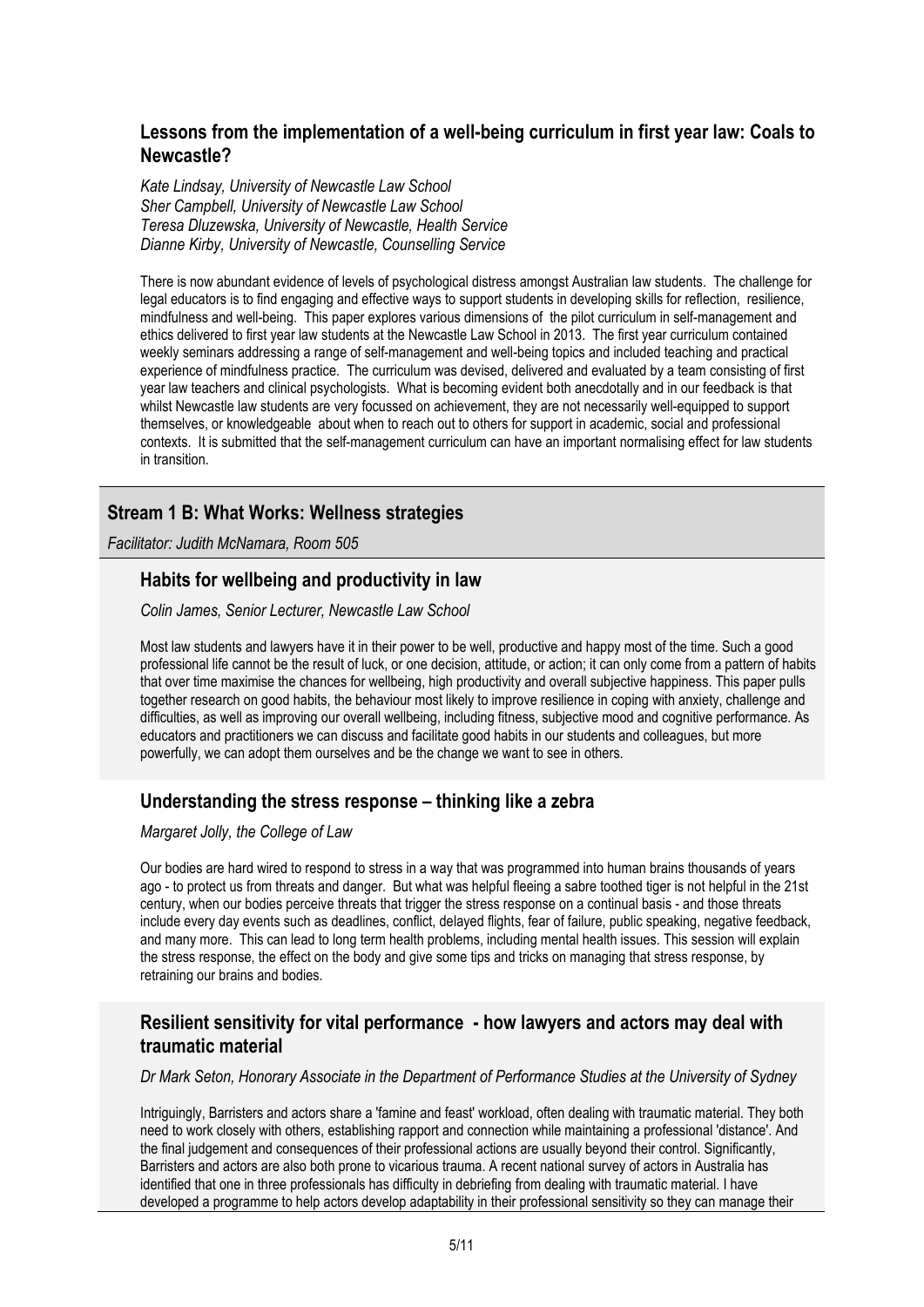encounters with traumatic material. In presenting my work to the Victorian Bar Association in 2013 I have found there is also a need for such skills to be made available to Barristers. In this paper, I will outline how I have developed this program for actors' wellbeing and how it may benefit Barristers' wellbeing. Drawing upon the metaphor of theatre, in preparing for, warming up and delivering an effective 'performance' as an advocate, Dr Seton will also guide participants through a series of foundational skills to enable Barristers to develop personal strategies to manage encounters with traumatic material brought to them by their clients.

#### **3.30-4.00 pm Afternoon tea, Level 5**

#### **Plenary session: The meaning and implications of academic stress**

*Facilitator: Tania Leiman* 4.00 – 5:00 pm, Theatre 512

#### **Legal education as a meaningful struggle**

*Molly Townes O'Brien, Associate Professor, ANU College of Law*

Law student surveys have revealed that entering students are generally psychologically healthy people with positive expectations and low symptoms of depression. But by the end of their first year of study, students' depression scores are significantly higher than those of their age peers in the community.

While acknowledging the need to address systemic wellbeing-impairing problems in the law school environment, this presentation will focus on adapting legal education to promote the students' positive goals. Students' intrinsic motivation, engagement, and control of their own education are at the heart of effective teaching. Legal education should acknowledge students' needs for autonomy, competence and relatedness. Legal education should be experientially and emotionally grounded so that students can find meaning in their study and can embrace the idea of struggle and change.

A person's positive struggle to effectuate his or her values can be meaningful. Even a failing struggle may be meaningful. Camus once argued, "The struggle itself toward the heights is enough to fill a man's heart. One must imagine Sisyphus happy."

By engaging in meaningful struggle, a lawyer may immunise himself or herself to feelings of psychological distress. Law students, like other students, need to have their values and judgments recognised and encouraged. If more students were engaged in meaningful struggle during law school, the result would be more students with an enhanced sense of wellbeing. Negative emotions, which can and should be experienced in law school, need to be processed reflectively and turned into values-congruent action, rather than internalised in destructive ways. Not every law classroom will be amenable to adapting to hear of students' motivations and struggles. In order to promote the students' own goals and personal struggles, this presentation will examine a few ways to encourage students' self-reflection, interaction, and narrative creation through a relatively narrow, controlled experience.

#### **Working the clock: The academic body on managerial time**

*Paula Baron, Professor and Head of School, La Trobe Law School, La Trobe University*

It has been observed that issues of academic well-being are under-researched and not well understood (Bell, 2012, 27-28). This is somewhat ironic in law, where issues of well-being amongst law students and members of the legal profession are well-known and the subject of an extensive body of literature. This paper seeks to contribute to our understanding of academic stress and its implications. Working with the concept of 'somatechnics', I am interested in the ways in which technologies of power are contributing to a loss of well-being amongst law academics. In particular, I shall argue, borrowing from Nanni's work on imperial colonisation, that the technologies of time are core to the process of colonisation of universities by what has been termed 'new managerialism'. Nanni argues that, while time is a human universal, the ways in which time is measured, perceived and conceptualised are not (Nanni, 2012: 6). He argues that 'time was both a tool and a channel for the incorporation of human subjects within the coloniser's master narrative; for conscripting human subjects within the matrix of the capitalist economy; and ushering 'savages' and superstitious 'heathens' into an age of modernity (Nanni, 2012: 4). In a similar way, managerialism, in its efforts to remake universities as 'global knowledge providers' has sought to overcome the unique understandings of time that traditionally characterised academia. An exploration of the technologies of time thus provides a productive entry point into contemporary power struggles (McKenzie, 2013: 486) within universities and an explanation for increasingly 'overextended, underfocused, overstressed and underfunded'(Vest, 1997: 43) academics. I shall further argue that this struggle over time in the university has implications not only for legal academics, but for law students, their well-being and the ways in which they work.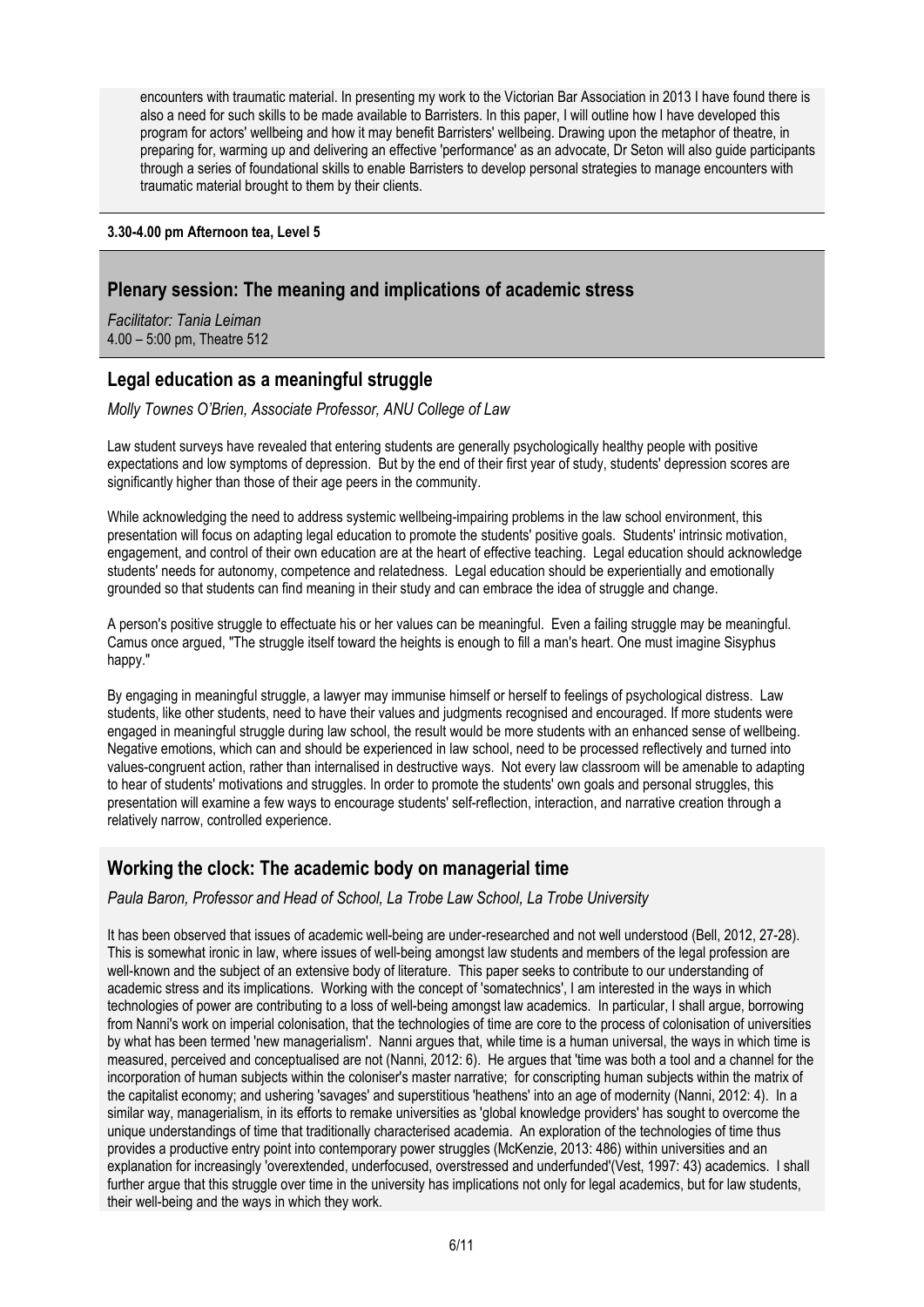# **Forum Dinner: Thursday 6 February 7pm**

An informal, self-funded dinner for Forum delegates will be held on Thursday 6 February 7pm at the Siam Thai Restaurant on Southbank[: http://www.siamsouthbank.com.au/Menu.php](https://owa.unimelb.edu.au/OWA/redir.aspx?C=qrN2P45-gUW5YvmjjNhUE9dpPkgV5dAIuQAO-OSiXmPYmfzdY86AsKfKfV-pU4vMnz9RV1-UaNE.&URL=http%3a%2f%2fwww.siamsouthbank.com.au%2fMenu.php)

Estimated cost: \$35 per person, plus drinks. Please advise on registration if you would like to attend the dinner.

# **Friday 7 February**

#### **Welcome day 1: Supporting wellness in the legal profession**

*Noela L'Estrange, CEO, Queensland Law Society* 9:15 – 9.30 am, Theatre 512

## **Plenary session: Regulation and lawyers' health**

*Facilitator: Noela L'Estrange* 9:30 – 11:00 am, Theatre 512

#### **Confronting regulatory forgiveness - A case study from the Victorian regulator**

*Michael McGarvie, Legal Services Commissioner, Victoria*

This presentation by the Legal Services Commissioner in Victoria covers four recent complaints dealt with as disciplinary matters, but which each took an unexpected turn because of mental illness. The paper provides some salutary lessons for regulators and lawyers alike.

#### **Assessing a person's mental capacity and wellness when they apply to be a lawyer**

*Francesca Bartlett, Senior Lecturer, TC Beirne School of Law, The University of Queensland*

Those applying to join the legal profession must not only have the requisite training but also demonstrate that they are a 'fit and proper person' under the Legal Profession Act. This definition includes a consideration of the applicant's mental health. The paper considers some recent cases, differing legal approaches across the country and the implications of all this for law students.

## **Professional conduct rules and bullying in legal practice**

Michelle Sharpe, *Barrister, the Victorian Bar, Chair, Victorian Bar, Health and Well Being Committee*

The Victorian Bar's Health and Well Being Committee oversees the administration of the Barristers' Counseling Service. The Barristers' Counseling Service provides confidential, around the clock, counseling to Victorian Barristers. In de-identified reports to the Committee the Barristers' Counseling Service has noted that a number of barristers have sought counseling to manage stress after having experienced bullying behavior by a fellow barrister or judge. In response to these reports the Committee has made a number of recommendations to the Victorian Bar aimed at reducing the likelihood of bullying occurring in practice and to manage complaints of bullying. These recommendations, recently adopted by the Victorian Bar, include amending the Bar's professional conduct rules to prohibit barristers from engaging in bullying behaviour.

**11.00 – 11.30 am Morning tea, Level 5**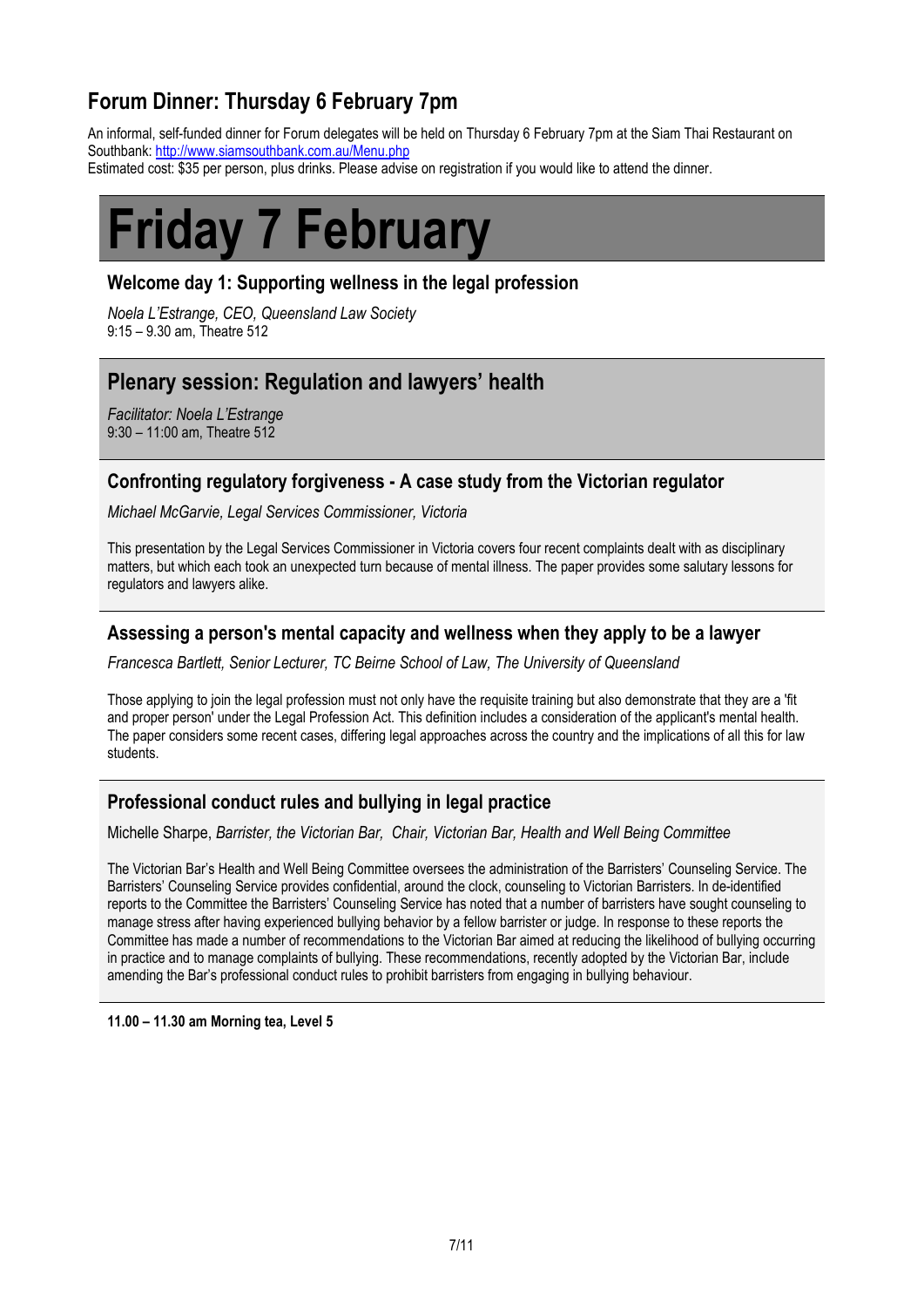# **Parallel session # 2**

11:30 am – 1:00 pm, Room 504 (Stream A), Room 505 (Stream B)

#### **Stream 2 A: Mental health in the workplace: A panel discussion**

*Facilitator: Noela L'Estrange, Room 504*

#### **A triad of perspectives on psychological injuries in the workplace**

*Rebecca T Michalak, Principal Consultant, PsychSafe Pty Ltd Stephen Hughes, Special Counsel, Carter Newell Lawyers Beverley Kirk, Director, Centre for Emotional Intelligence*

The Work Health and Safety (WHS) Act requires employers in all Australian States and Territories to ensure employees are provided with a safe working environment. Safety is typically thought of in 'slips, trips and falls' terms. It is lesser known that this legal requirement includes the maintenance of both physical and psychological safety. In other words, it is illegal for an employer to fail preserve the emotional and psychological wellbeing of an employee, resulting in an injury. Failure to ensure the work environment is 'psychsafe' can result in not only Workers Compensation claims, but also civil suits for negligence, multi-million dollar statutory fines, and even imprisonment of individual officers of organisations.

Psychological injury claims are the most complex, expensive, and difficult to rehabilitate of all claim types, and are commonly caused by persistent exposure to psychosocial risks at work. Claims may be lodged for a range of mental health issues including anxiety, depressive and substance abuse disorders, with research indicating that these disorders are more prevalent within the legal profession than in any other employee population in the nation.

While both environmental and individual factors play a role in whether a mental health disorder develops or not, Workers Compensation claims for psychological injuries are only accepted where the working environment has been shown to have played a substantial role in the disorder or injury, thus placing the employer, such as a law firm, under high levels of scrutiny.

The primary aim of this session is to delve into some of the more complicated aspects of these sorts of claims, including a legal perspective, a business management perspective and a psychological perspective. In three short presentations, our expert panel will cover topics such as:

- Who is to blame? The employer / employee nexus;
- Trends in claim numbers, at risk employment environments including the legal profession, mechanism of injury, claimant characteristics and secondary injuries;
- The intersection between WHS law and other relevant legislation, such as Equal Employment Opportunity, Industrial and Employment Relations, and Anti-Discrimination law, including a range of case-based examples;
- Effective risk management approaches, including primary, secondary and tertiary intervention strategies, and
- Rehabilitation of psychological injuries, including working with individual differences such as emotional intelligence and self-efficacy.

Following the presentations, the panel will open up an open forum with a view to encouraging questions, discussion, and rigorous debate regarding psychological safety and injuries in the legal profession. Central to this open forum will be an emphasis on the urgent need to shift the profession's dominant current position, which is erroneously focused on the individual in the equation, towards a more effective, sustainable, and socially responsible approach to managing the minds of their knowledge workers.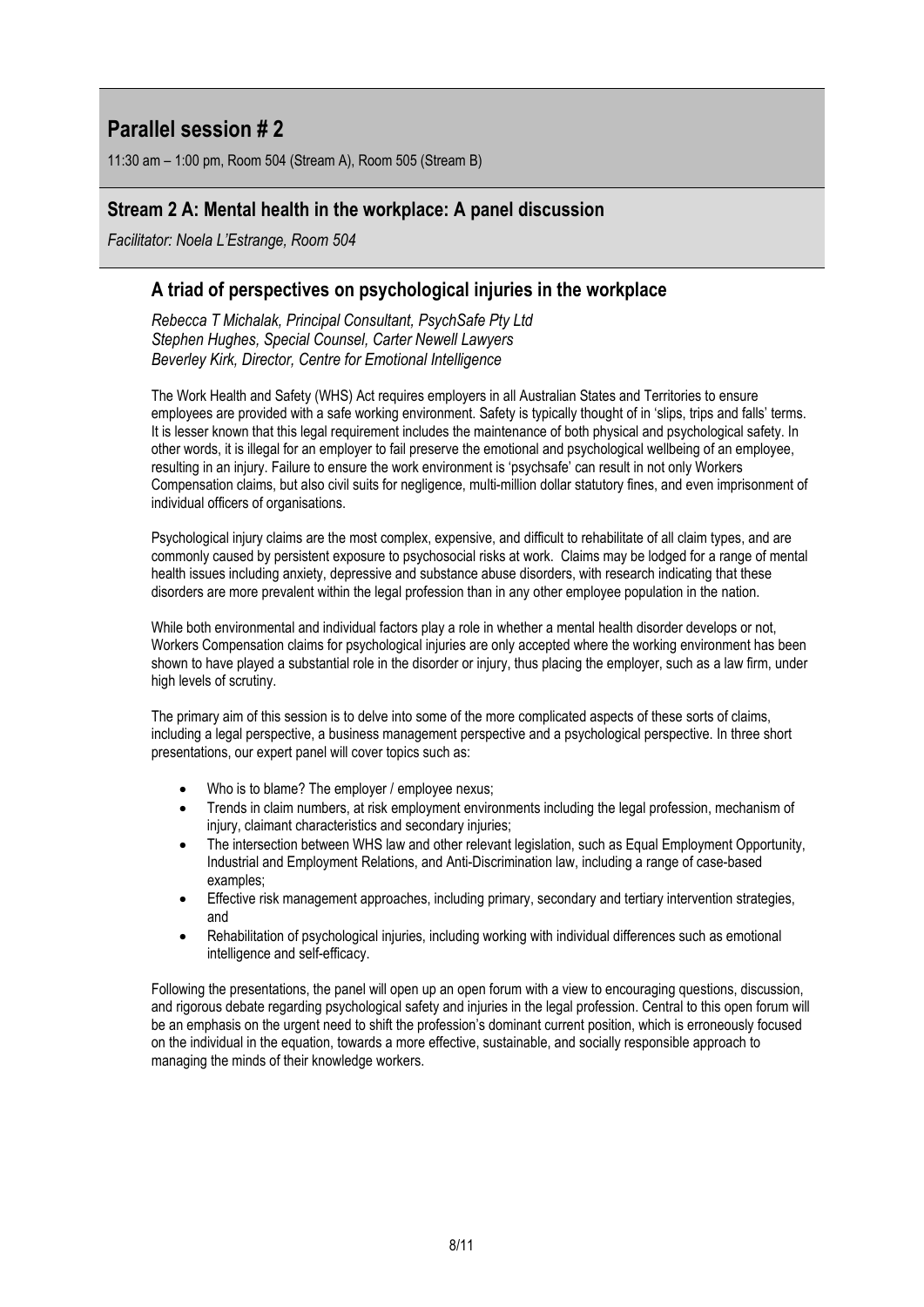#### **Stream 2 B: Self-management tools for lawyers: An interactive workshop**

*Facilitator: Colin James, Room 505*

#### **Law and the path of wisdom - using mindfulness to transform fear, anxiety and worry into clarity and emotional intelligence**

*Joel Orenstein, Principal, Orenstein Lawyers and Consultants*

All indicators point to the practice of law being very bad for one's health. But this needn't be the case. This workshop looks at how we can regain the lost virtue of wisdom to make it the centre of the way we work in the law. By using moment by moment awareness, grounded in non-judgement and acceptance, we offer an invaluable service to our clients, as well as to ourselves.

#### **Raise your vibration: Simple tools for happier lawyers**

*Jackie Curran, The Laughter Lawyer!*

Jackie Curran has been a lawyer in a wide variety of settings for more than 20 years, as well as a mediator and counsellor, and at the same time has been on a personal search for inner peace, satisfaction and work life balance. Her search has found ways to change how you think, how you feel, how you relate to your friends, family and work colleagues and how to remain at peace with anything that life or the legal profession can throw at you. Her passion is to be of service and to help lawyers achieve health and balance in body mind and spirit. In her workshop she will take you on a journey of discovery, where you will experience some of the effective ways to change. You will learn tips and tools you can use every day. It will calm your mind and open you into peace.

The workshop will explain and demonstrate methods of changing your state of being and state of mind using meditation and energy to sweep away any stress or difficult situations and replace them with happier more peace filled and positive outcomes. You will also learn how to change your workplace energy for the better.

**1:00 – 2:00 Lunch Level 5**

## **Parallel session # 3**

2:00 – 3:00 pm, Room 504 (Stream A), Room 505 (Stream B)

#### **Stream 3 A: Causes of distress in practice**

*Facilitator: Judith McNamara, Room 504*

## **Explaining psychological distress in the legal profession: Workplace demands, resources, time-billing targets, and the role of overcommitment**

#### *Adele Bergin, School of Psychology, The University of Queensland*

Previous Australian research has found that lawyers display high levels of psychological distress and risk of depression compared with Australian community norms (Kelk, Luscombe, Medlow, & Hick, 2009). The purpose of the present research (Bergin & Jimmieson, 2013a) was to examine the types of workplace demands and resources experienced by Australian lawyers, as well as the prevalence of a range of psychological outcomes, and the impact of time-billing targets on lawyers' experience of these variables. In addition, the impact of overcommitment (a personality trait similar to workaholism) on lawyer well-being was examined (Bergin & Jimmieson, 2013b). Lawyers from across Australia completed an online questionnaire distributed to them by their State or Territory Law Society. The results from 384 full-time lawyers revealed that emphasis on profits within the workplace was the highest perceived demand, and the perception of social value in their work was the highest available resource. The results indicated 35% of lawyers sampled were a positive screen for hazardous or harmful drinking. Significant differences between non-billers, low-to-moderate billers, and high billers were found, with high billers experiencing greater demands, fewer resources, and poorer psychological outcomes. Further analysis with 448 Australian lawyers revealed that higher levels of overcommitment were related to higher levels of depression and anxiety. The practical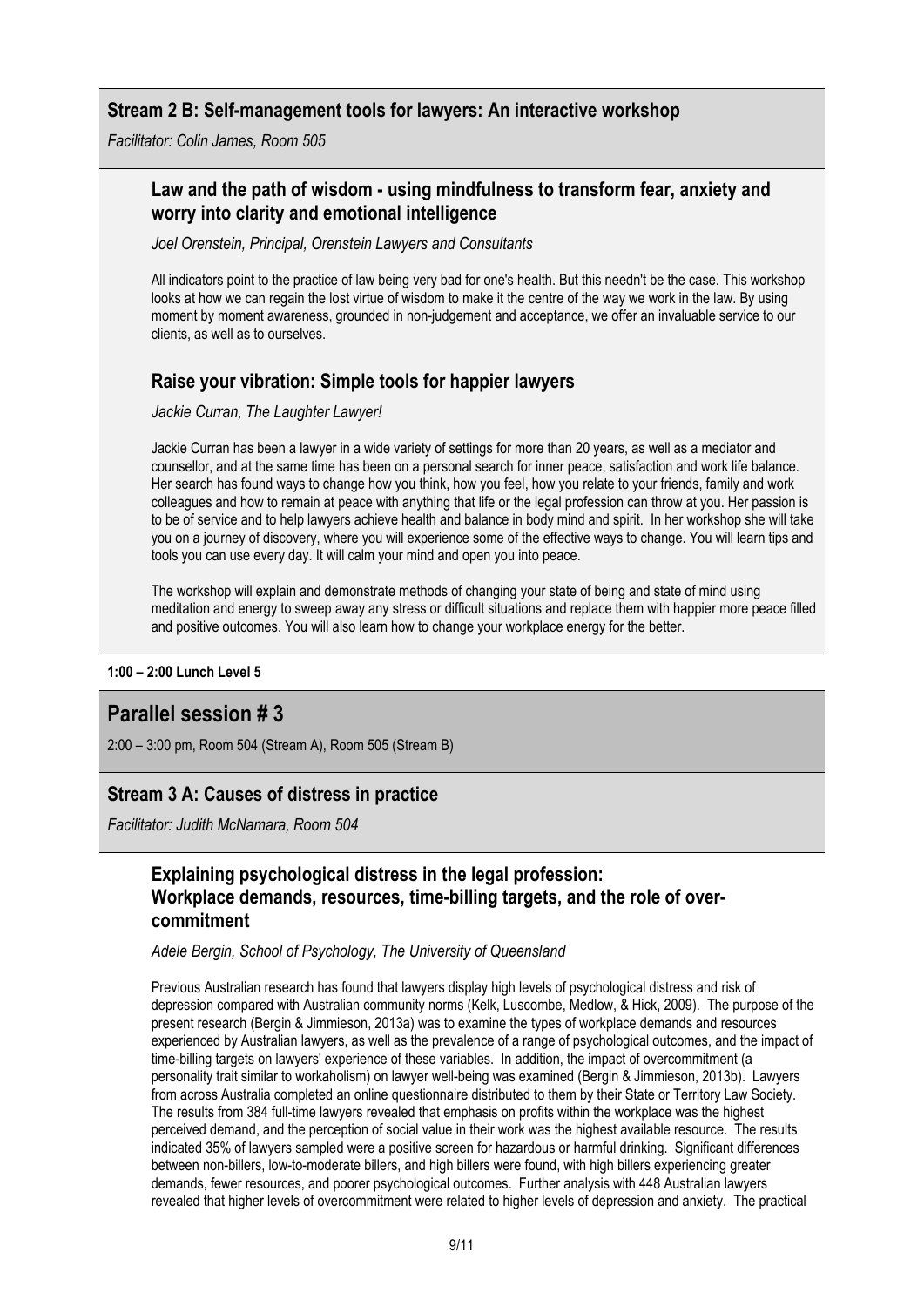implications of these results for the legal profession will be discussed.

#### **Sexism in the profession: A barometer of professional ethics?**

*Kate Galloway, Senior Lecturer, School of Law, James Cook University Melissa Casten, Deputy Director, Casten Centre for Human Rights Law, Monash University*

A recent Victorian Equal Opportunity and Human Rights Commission report revealed that women lawyers continue to be the target of sexual harassment and discrimination in the workplace. While the issue of bullying is known to be one element of the broader culture of the legal profession that is contributing to (if not causing) elevated levels of mental stress, the Victorian data indicates that women may suffer additional stressors that are systemic within the profession. We argue that ongoing sexism within the profession embodies a broader masculinist culture that is at the root of calls for change. We suggest that sexism and discrimination must be recognised along with other bullying behaviours in developing responses to support practitioner resilience and wellness. We conclude that a focus on ethical conduct is one approach that may support a cultural shift.

#### **Stream 3 B: Strategies to support lawyers' health and wellbeing**

*Facilitator: Ann-Maree David, the College of Law, Room 505*

#### **Time for change: Designing a legal profession wide health and wellbeing program**

*Laura Helm, Law Institute of Victoria*

The paper will update the Network on work being done by the Law Institute of Victoria (LIV) to design a new health and wellbeing program for lawyers and others in the Victorian legal profession, following a period of research and consultation. The paper will provide an overview of key issues identified during consultations and outline the proposed way forward in 2014 and beyond.

#### **Unblocking destructive ways of relating to the self: A practical approach to working with barristers who attend counselling**

#### *Bernadette Healy, Psychologist, Re-Vision Group*

It is quite common for individuals who attend counselling to be unable to describe what they would like to achieve from attending counselling, at least initially, including the commonly observed blank space in the 'reason for visit' section on the intake form. This behaviour is often connected to the experience of being stuck in a place of psychological discomfort which robs individuals (thankfully temporarily) of belief in their own ability both to understand what is happening to them, and to move forward. This sense of being stuck has been observed to include the need for the individual to let go of a pattern of relating to the self that is no longer useful and may even have become inwardly destructive. While learning about such patterns - including their generally positive-oriented beginning - it often becomes clear that a different way of being is not known to the person. The individual typically experiences a great sense of urgency to move away from the discomfort while also experiencing fear about letting go of this outdated yet comfortingly familiar pattern. A number of stages in learning a new way have been identified, each necessitating the adoption of both reflective and practical strategies for successful resolution.

#### **3.00 – 3.30 pm Afternoon tea**